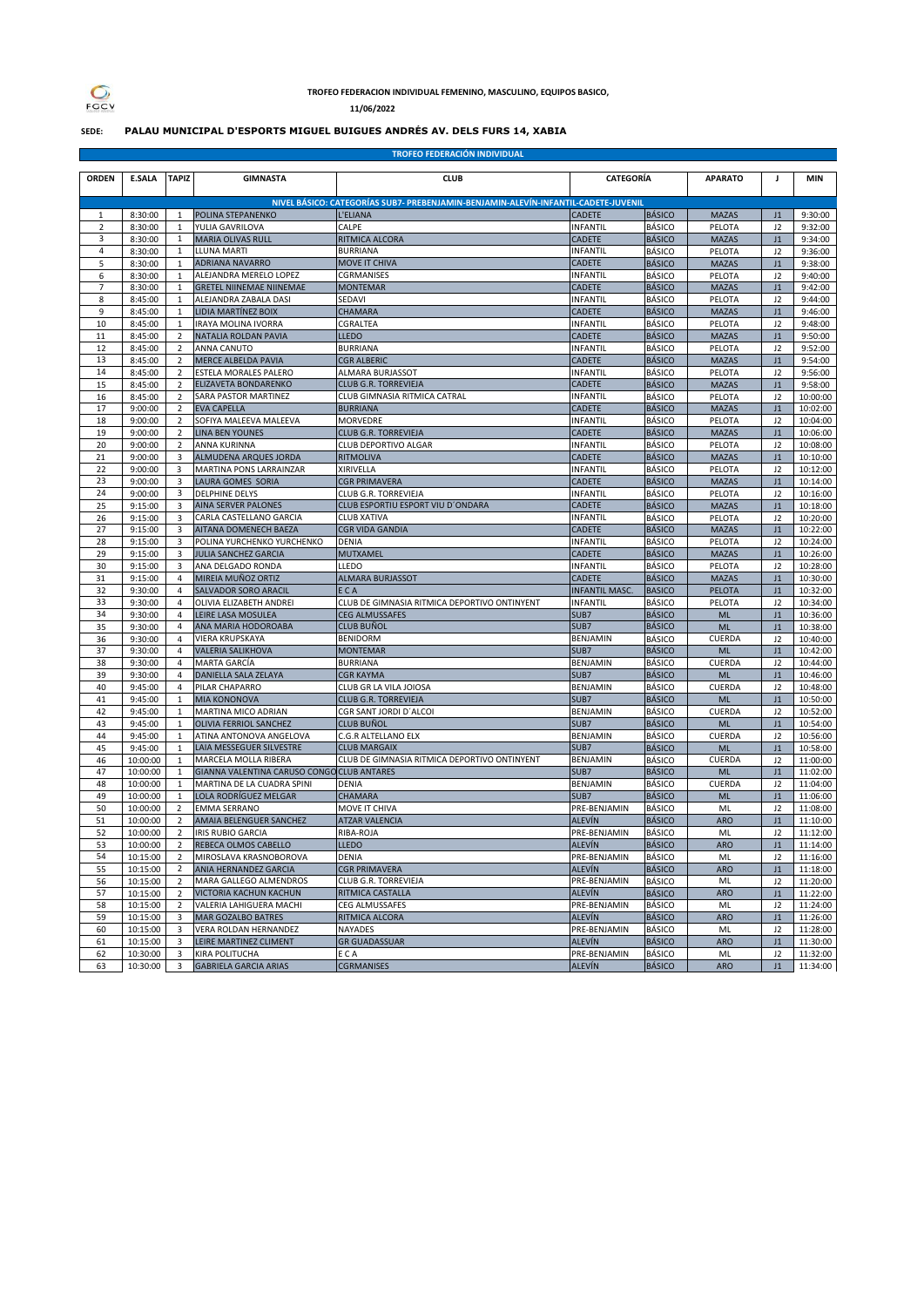| 64  | 10:30:00 | 3              | ALBA COSTA BALLESTER                       | CLUB GIMNASTICA RITMICA ALCASSER                                                | PRE-BENJAMIN                  | <b>BÁSICO</b> | ML            | J2             | 11:36:00 |
|-----|----------|----------------|--------------------------------------------|---------------------------------------------------------------------------------|-------------------------------|---------------|---------------|----------------|----------|
| 65  | 10:30:00 | 3              | <b>VERA PINILLA FALOMIR</b>                | <b>LLEDO</b>                                                                    | ALEVÍN                        | <b>BÁSICO</b> | <b>ARO</b>    | J1             | 11:38:00 |
| 66  | 10:30:00 | 3              | <b>AIRIS SERIKBAYEVA</b>                   | CLUB G.R. TORREVIEJA                                                            | PRE-BENJAMIN                  | <b>BÁSICO</b> | ML            | J2             | 11:40:00 |
| 67  | 10:30:00 | $\mathsf 3$    | SANDRA LUJAN PICAZO                        | C G R ALCOI                                                                     | ALEVÍN                        | <b>BÁSICO</b> | <b>ARO</b>    | J1             | 11:42:00 |
| 68  | 10:45:00 | 3              | <b>MARHARYTA OBEMEROK</b>                  | XIRIVELLA                                                                       | PRE-BENJAMIN                  | <b>BÁSICO</b> | ML            | J2             | 11:44:00 |
| 69  | 10:45:00 | 4              | <b>IRENE PERALVAREZ ESBRI</b>              | ALMARA BURJASSOT                                                                | ALEVÍN                        | <b>BÁSICO</b> | <b>ARO</b>    | J1             | 11:46:00 |
| 70  | 10:45:00 | 4              | <b>VANESA VAIS</b>                         | BENIDORM                                                                        | PRE-BENJAMIN                  | <b>BÁSICO</b> | ML            | J2             | 11:48:00 |
| 71  | 10:45:00 | 4              | <b>ESTHER GONZALEZ</b>                     | LLIRIA                                                                          | ALEVÍN                        | <b>BÁSICO</b> | <b>ARO</b>    | J1             | 11:50:00 |
| 72  | 10:45:00 | 4              | CARMEN GALLEGO DONDERIS                    | CGR ELCAR BETERA                                                                | PRE-BENJAMIN                  | <b>BÁSICO</b> | MI.           | J2             | 11:52:00 |
| 73  | 10:45:00 | 4              | JULIETA IVANOVA TODOROVA                   | <b>G.R.JENNIFER COLINO</b>                                                      | ALEVÍN                        | <b>BÁSICO</b> | <b>ARO</b>    | J1             | 11:54:00 |
| 74  | 10:45:00 | $\overline{4}$ | <b>NADIA CLAR PUIG</b>                     | <b>GR GUADASSUAR</b>                                                            | PRE-BENJAMIN                  | <b>BÁSICO</b> | ML            | 12             | 11:56:00 |
| 75  | 11:00:00 | 4              | DARIA ALEKCHNOVICH LÓPEZ                   | <b>CLUB MARGAIX</b>                                                             | ALEVÍN                        | <b>BÁSICO</b> | <b>ARO</b>    | J1             | 11:58:00 |
| 76  | 11:00:00 | 4              | LUCIA GARULO MINGUEZ                       | CEG ALMUSSAFES                                                                  | PRE-BENJAMIN                  | <b>BÁSICO</b> | ML            | J2             | 12:00:00 |
| 77  | 11:00:00 | $\overline{4}$ | <b>NOELIA VARO LOPEZ</b>                   | <b>MONTEMAR</b>                                                                 | ALEVÍN                        | <b>BÁSICO</b> | <b>ARO</b>    | J1             | 12:02:00 |
| 78  | 11:00:00 | 4              | VALENTINA LOPEZ MAIQUES                    | <b>CLUB ANTARES</b>                                                             | PRE-BENJAMIN                  | <b>BÁSICO</b> | ML            | J2             | 12:04:00 |
| 79  | 11:00:00 | $\overline{4}$ | ANNA UBEDA PODMARKOVA                      | <b>MUTXAMEL</b>                                                                 | ALEVÍN                        | <b>BÁSICO</b> | <b>ARO</b>    | J1             | 12:06:00 |
|     |          |                |                                            | ENTREGA MEDALLAS SUB7, PRE-BENJAMIN-BENJAMIN-ALEVIN-INFANTIL FEM Y MAS Y CADETE |                               |               |               |                |          |
|     |          |                |                                            | NIVEL BÁSICO: CATEGORÍAS JUVENIL IND. EQUIPOS BENJAMIN Y JUVENI                 |                               |               |               |                |          |
| 80  | 11:30:00 |                | CARMEN ALENDA HERRERO                      | CR SAN VICENTE                                                                  | JUVENIL                       | <b>BASICO</b> | <b>MAZAS</b>  | J <sub>2</sub> | 12:44:00 |
| 81  | 11:30:00 | $\mathbf{1}$   | <b>OLIVIA MINAYA PASTOR</b>                | CLUB ESCUELA PINTOR SOROLLA                                                     | <b>JUVENIL</b>                | <b>BASICO</b> | MAZAS         | J2             | 12:46:00 |
| 82  | 11:30:00 | $\mathbf{1}$   | <b>MIREIA APARICI RIBES</b>                | RITMICA ALCORA                                                                  | <b>JUVENIL EQUIPOS</b>        | <b>BASICO</b> | <b>ARO</b>    | J1             | 12:48:00 |
| 83  | 11:30:00 | $\mathbf{1}$   | NATALIA CRESPO MARTINEZ                    | C.G.R ALDAIA                                                                    | <b>JUVENIL</b>                | <b>BASICO</b> | MAZAS         | 12             | 12:50:00 |
| 84  | 11:30:00 | $\mathbf{1}$   | ABRIL INIESTA RENAU                        | <b>CLUB RITMICA MORO</b>                                                        | <b>JUVENIL EQUIPOS</b>        | <b>BASICO</b> | <b>ARO</b>    | J1             | 12:52:00 |
| 85  | 11:30:00 | $\mathbf{1}$   | <b>NEREA DELGADO</b>                       | CLUB GR LA VILA JOIOSA                                                          | <b>JUVENIL</b>                | <b>BASICO</b> | <b>MAZAS</b>  | 12             | 12:54:00 |
| 86  | 11:30:00 | $\mathbf{1}$   | DANIELA ALEXANDRA MARTINEZ MO GR L'ALCUDIA |                                                                                 | <b>JUVENIL EQUIPOS</b>        | <b>BASICO</b> | <b>ARO</b>    | J1             | 12:56:00 |
| 87  | 11:30:00 | $1\,$          | LEYRE ALONSO JOVELLS                       | <b>ACEUS</b>                                                                    | <b>JUVENIL</b>                | <b>BASICO</b> | MAZAS         | J2             | 12:58:00 |
| 88  | 11:30:00 | $\mathbf 1$    | DELIA BERNAD MOLINER                       | <b>ATZAR VALENCIA</b>                                                           | <b>JUVENIL EQUIPOS</b>        | <b>BASICO</b> | ARO           | $\sf J1$       | 13:00:00 |
| 89  | 11:45:00 | $\mathbf{1}$   | MARA NAVARRO VENTURA                       | <b>CGR ALBERIC</b>                                                              | <b>JUVENIL</b>                | <b>BASICO</b> | MAZAS         | 12             | 13:02:00 |
| 90  | 11:45:00 | $\mathbf 2$    | <b>ANASTASIA SUSHCHYK</b>                  | <b>GR GUADASSUAR</b>                                                            | <b>JUVENIL EQUIPOS</b>        | <b>BASICO</b> | <b>ARO</b>    | $\mathsf{J1}$  | 13:04:00 |
| 91  | 11:45:00 | $\overline{2}$ | AYNOHA SANCHEZ MAESO                       | <b>DENIA</b>                                                                    | <b>JUVENIL</b>                | <b>BASICO</b> | MAZAS         | J2             | 13:06:00 |
| 92  | 11:45:00 | $\overline{2}$ | URSULA NAHARRO BALLESTER                   | PICASSENT AU                                                                    | <b>JUVENIL EQUIPOS</b>        | <b>BASICO</b> | <b>ARO</b>    | J1             | 13:08:00 |
| 93  | 11:45:00 | $\overline{2}$ | SILVIA ONTORIA SORIANO                     | CLUB GIMNASIA TAVERNES BLANQUES                                                 | <b>JUVENIL</b>                | <b>BASICO</b> | MAZAS         | J2             | 13:10:00 |
| 94  | 11:45:00 | $\overline{2}$ | LUCIA ALCAIDE GARRIGOS                     | PICASSENT CL                                                                    | <b>JUVENIL EQUIPOS</b>        | <b>BASICO</b> | <b>ARO</b>    | J1             | 13:12:00 |
| 95  | 11:45:00 | 2              | SALMA VIÑALS SEVILLA                       | RITMICA ALCORA                                                                  | <b>JUVENIL</b>                | <b>BASICO</b> | MAZAS         | J2             | 13:14:00 |
| 96  | 12:00:00 | $\overline{2}$ | MARTA CARAZO MARTÍNEZ                      | <b>GR L'ALCUDIA</b>                                                             | <b>JUVENIL EQUIPOS</b>        | <b>BASICO</b> | <b>MAZAS</b>  | J1             | 13:16:00 |
| 97  | 12:00:00 | $\overline{2}$ | ADRIANA GALLARDO RAMIRO                    | <b>MONTEMAR</b>                                                                 | <b>JUVENIL</b>                | <b>BASICO</b> | MAZAS         | J2             | 13:18:00 |
| 98  | 12:00:00 | $\overline{2}$ | <b>CLARA SANCHO-TELLO TORMO</b>            | <b>ATZAR VALENCIA</b>                                                           | <b>JUVENIL EQUIPOS</b>        | <b>BASICO</b> | <b>MAZAS</b>  | J1             | 13:20:00 |
| 99  | 12:00:00 | $\overline{2}$ | LAIA MARTORELL BERNABEU                    | <b>CGR ALBERIC</b>                                                              | <b>JUVENIL</b>                | <b>BASICO</b> | MAZAS         | J2             | 13:22:00 |
| 100 | 12:00:00 | 3              | <b>CHLOE SIMO HOEL</b>                     | PICASSENT CL                                                                    | <b>JUVENIL EQUIPOS</b>        | <b>BASICO</b> | <b>MAZAS</b>  | J1             | 13:24:00 |
| 101 | 12:00:00 | 3              | ALICIA GASTALDO GOMEZ                      | PICASSENT                                                                       | JUVENIL                       | <b>BASICO</b> | MAZAS         | 12             | 13:26:00 |
| 102 | 12:00:00 | 3              | PAULA EDO ARAUJO                           | <b>CLUB RITMICA MORO</b>                                                        | <b>JUVENIL EQUIPOS</b>        | <b>BASICO</b> | <b>MAZAS</b>  | J1             | 13:28:00 |
| 103 | 12:00:00 | 3              | SOFIA CARRILLO GEA                         | <b>MONTEMAR</b>                                                                 | <b>JUVENIL</b>                | <b>BASICO</b> | MAZAS         | J2             | 13:30:00 |
| 104 | 12:15:00 | $\overline{3}$ | <b>SARA MARTINEZ COLLADO</b>               | <b>GR GUADASSUAR</b>                                                            | <b>JUVENIL EQUIPOS</b>        | <b>BASICO</b> | <b>MAZAS</b>  | J1             | 13:32:00 |
| 105 | 12:15:00 | 3              | AINARA SANCHEZ SIMO                        | PICASSENT                                                                       | <b>JUVENIL</b>                | <b>BASICO</b> | <b>MAZAS</b>  | 12             | 13:34:00 |
| 106 | 12:15:00 | 3              | <b>LAIA PEREZ CUBERO</b>                   | RITMICA ALCORA                                                                  | <b>JUVENIL EQUIPOS</b>        | <b>BASICO</b> | <b>MAZAS</b>  | J1             | 13:36:00 |
| 107 | 12:15:00 | 3              | MARTA CAMPILLOS LLORENS                    | CLUB RITMICA ITVECA TORRENT                                                     | <b>JUVENIL</b>                | <b>BASICO</b> | MAZAS         | 12             | 13:38:00 |
| 108 | 12:15:00 | 3              | ANDREA RODENAS SANCHEZ                     | PICASSENT AU                                                                    | <b>JUVENIL EQUIPOS</b>        | <b>BASICO</b> | <b>MAZAS</b>  | J1             | 13:40:00 |
| 109 | 12:15:00 | 3              | MARIA PLANELLES RIBES                      | CLUB ESCUELA PINTOR SOROLLA                                                     | <b>BENJAMIN EQUIPO BASICO</b> |               | ML            | 12             | 13:42:00 |
| 110 | 12:15:00 | $\overline{4}$ | <b>VERA MATAIX GONZALEZ</b>                | <b>CEG ALMUSSAFES</b>                                                           | <b>BENJAMIN EQUIPO BASICO</b> |               | <b>CUERDA</b> | J1             | 13:44:00 |
| 111 | 12:30:00 | $\overline{4}$ | <b>LARA ALBERT PLA</b>                     | C G R ALCOI                                                                     | <b>BENJAMIN EQUIPO BASICO</b> |               | ML            | 12             | 13:46:00 |
| 112 | 12:30:00 | 4              | LUCIA RODRIGUEZ GUTIERREZ                  | <b>BENIDORM</b>                                                                 | <b>BENJAMIN EQUIPO BASICO</b> |               | <b>CUERDA</b> | J1             | 13:48:00 |
| 113 | 12:30:00 | 4              | SOFIA MACIAS GONZALEZ                      | <b>CLUB ANTARES</b>                                                             | BENJAMIN EQUIPO BASICO        |               | ML            | J2             | 13:50:00 |
| 114 | 12:30:00 | $\overline{4}$ | <b>CLAUDIA ISACH VIDAL</b>                 | <b>CLUB ESCUELA PINTOR SOROLLA</b>                                              | <b>BENJAMIN EQUIPO BASICO</b> |               | <b>CUERDA</b> | $\sf J1$       | 13:52:00 |
| 115 | 12:30:00 | 4              | SOFIA RUIZ LUENGO                          | RIBA-ROJA                                                                       | BENJAMIN EQUIPO BASICO        |               | ML            | J2             | 13:54:00 |
| 116 | 12:30:00 | 4              | LUCIA VAÑO CABALLERO                       | C G R ALCOI                                                                     | <b>BENJAMIN EQUIPO BASICO</b> |               | <b>CUERDA</b> | J1             | 13:56:00 |
| 117 | 12:30:00 | $\overline{4}$ | <b>CARLA RUIZ</b>                          | <b>BURRIANA</b>                                                                 | <b>BENJAMIN EQUIPO BASICO</b> |               | ML            | 12             | 13:58:00 |
| 118 | 12:45:00 | 4              | <b>THAIS ARCOS PAZ</b>                     | <b>HERCA</b>                                                                    | <b>BENJAMIN EQUIPO BASICO</b> |               | <b>CUERDA</b> | J1             | 14:00:00 |
| 119 | 12:45:00 | 4              | MARTA FERNANDEZ ARAGON                     | CEG ALMUSSAFES                                                                  | <b>BENJAMIN EQUIPO BASICO</b> |               | MI            | J2             | 14:02:00 |
| 120 | 12:45:00 | $\mathbf{1}$   | NAROA GIMENO BRAU                          | RIBA-ROJA                                                                       | <b>BENJAMIN EQUIPO BASICO</b> |               | <b>CUERDA</b> | J1             | 14:04:00 |
| 121 | 12:45:00 | $\mathbf{1}$   | AMELYA BESSACI                             | <b>BENIDORM</b>                                                                 | <b>BENJAMIN EQUIPO BASICO</b> |               | ML            | 12             | 14:06:00 |
| 122 | 12:45:00 | 1              | <b>ADRIANA SOLAZ</b>                       | <b>BURRIANA</b>                                                                 | <b>BENJAMIN EQUIPO BASICO</b> |               | <b>CUERDA</b> | J1             | 14:08:00 |
| 123 | 12:45:00 | $\mathbf{1}$   | JULIA BARRERA GOMEZ                        | <b>HERCA</b>                                                                    | <b>BENJAMIN EQUIPO BASICO</b> |               | ML            | J2             | 14:10:00 |
| 124 | 12:45:00 | $\mathbf{1}$   | <b>DANIELA NAVARRO ORTEGA</b>              | <b>CLUB ANTARES</b>                                                             | <b>BENJAMIN EQUIPO BASICO</b> |               | <b>CUERDA</b> | J1             | 14:12:00 |
|     |          |                |                                            | <b>ENTREGA MEDALLAS JUVENIL BASICO IND, EQUIPOS BASICOS BENJAMIN Y JUVENIL</b>  |                               |               |               |                |          |

**ENTREGA MEDALLAS JUVENIL BASICO IND, EQUIPOS BASICOS BENJAMIN Y JUVENIL**